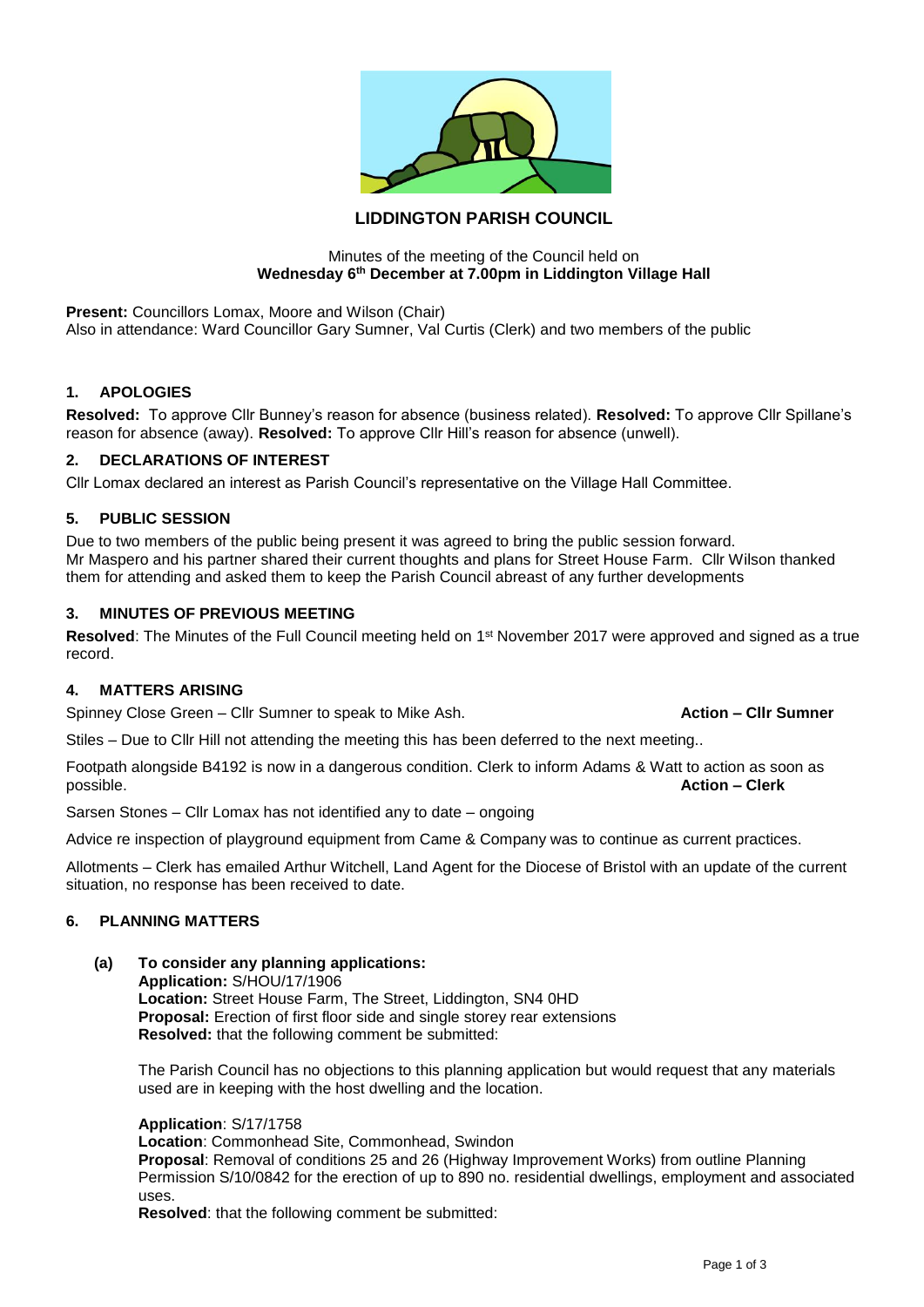The Parish Council do not see how these conditions can be removed without something else to replace them. They would like to see sight of the document that replaces this before commenting further.

**(b) To note any decisions –** it was noted that no decisions had been made.

It was noted that the following applications for 'Works to trees within a conservation area' had been received by SBC.

S/TWC/17/1702 – Street House Farm, The Street, Liddington S/TWC/17/1930 – Liddington Manor, The Street, Liddington

## **7. WARD COUNCILLOR REPORT**

Strategic Housing and Economic Land Availability Assessment (SHELAA) – a list of sites is currently being assessed for suitability by SBC before being circulated for consultation

Community Speedwatch – Cllr Sumner confirmed that he is now fully trained and has been in touch with Cllr Spillane to participate in Liddington sessions.

Lotmead Enquiry – Planning Inspector now preparing her report for the Secretary of State to make his decision.

J15 redevelopment issues – A reasoned argument is being put together for no right turn from the Marlborough Road into Badbury to stop rat running.

NEV – Rowborough application has been approved. Great Stall East outline planning application received

## **8. VILLAGE MATTERS**

- **(a)** To review suggestions and any actions arising from the Village Meeting held on 4th October completed
- **(b)** To review the village clean up morning and the sourcing and storage of equipment for future events. Cllr Lomax to ask Village Hall Committee if space for equipment could be found in current shed or could a secure box be located in the car park? **Action – Cllr Lomax**
- **(c)** To review feedback from meeting with Adams & Watt and discuss and prioritise actions from the additional work identified. It was **Resolved** to accept the quote and approve some items of additional work.

**Action - Clerk**

**(d)** It was **Resolved** to accept the amended quote from Adams & Watt for grass cutting contract for 2018/19 **Action - Clerk** 

- **(e)** To discuss and agree action to address condition of the stiles around the Village deferred to January meeting
- **(f)** To discuss the upkeep of footpaths, bridleways etc.- ongoing

## **9. FINANCE**

- **(a)** It was **resolved** to approve payment of the following**:**
	- The Play Inspection Company £78.00
- **(b)** It was **resolved** to approve payment of the following standing order:
	- Adams & Watt Annual grass cutting contract December instalment £352.20

#### **10. FOOTPATH**

Cllr Sumner had received the same request from the South Swindon MP's office. He feels that it is extremely unlikely without development monies to cover the cost.

#### **11. CONSULTATION – CARE LEAVERS AND COUNCIL TAX**

It was agreed that the following comments would be submitted. The proposal is reasonable, however a more considered approach is needed to include other young people who are similarly affected due to their circumstances. The Parish Council do not have any other comments to make. **Action – Clerk**

# **12. SWINDON BOROUGH COUNCIL REVIEW OF CODES AND PROTOCOLS**

The Parish Council had no comments to make

#### **13. MANAGING THE LENGTH OF OUR MEETINGS**

It was acknowledged that due to the transfer of services and the resulting additional responsibilities more debate had needed to take place. However, a concerted effort would be made going forward to limit the meeting time to the two hours plus 15 minutes additional as stipulated in the Standing Orders.